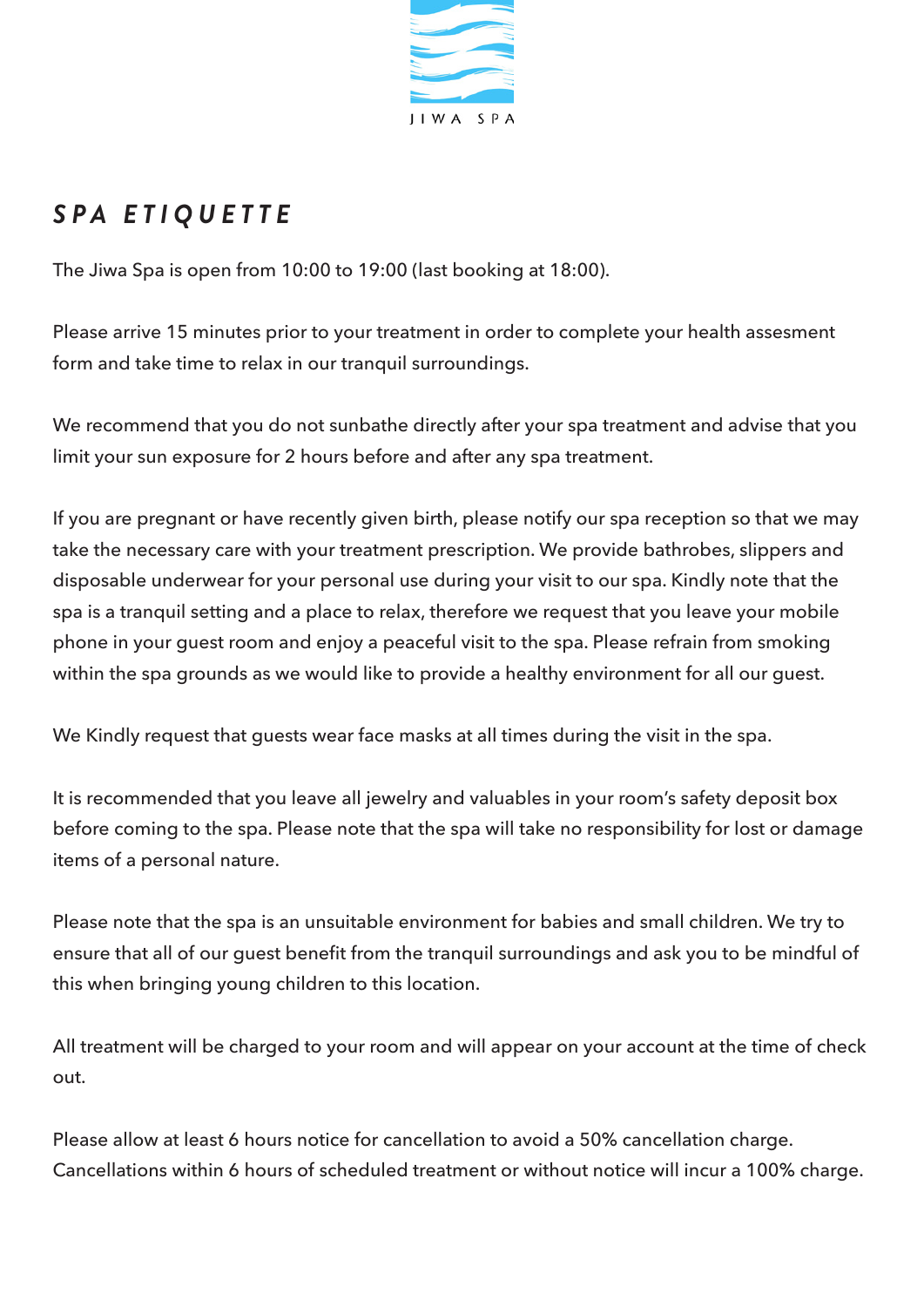

## *SIGNATURE RITUALS*

## *Coconut Aromatherapy | 120 mins*

Treat yourself with a healing Coconut stick massage that rolls and kneads the muscle tissue to create an extreme sensation of relaxation and remove the dead skin by applying Coconut Fresh Scrub. Conclude the experience with nourishing Coconut Milk bath to keep your skin moisturized. Key Element : Aromatherapy Coconut Stick Massage, Coconut Fresh Scrub, Coconut Milk Bath.

## *MASSAGE THERAPIES*

### *Inner Radiance Massage | 120 mins | 90 mins | 60 mins*

For tense muscles and fatigue, traditional acupressure techniques realign the body's natural channels of energy and tone the physique.

#### *Tranquil Javanese Flow Massage | 120 mins | 90 mins | 60 mins*

Drift away to this signature massage of which movement mimics flowing ocean waves. Enjoy an aromatic massage with personalized essential oil combines with smooth strokes and firm acupressure.

#### *Balinese Hot Stone Massage | 75 mins*

A deeply restorative massage to nourish a weary mind and body. Using heated stones and a calming massage technique, sore and aching muscles melt away, resulting in pure relaxation.

#### *Reflexology | 60 mins | 30 mins*

Ancient Chinese therapy of stimulating acupressure points on the feet to activate body's internal healing powers and relieve ailments, promoting an overall sense of equilibrium and wellbeing.

#### *Back Massage | 30 mins*

Relaxing massage therapy concentrating on the stressed back muscles, designed to relax and ease tension.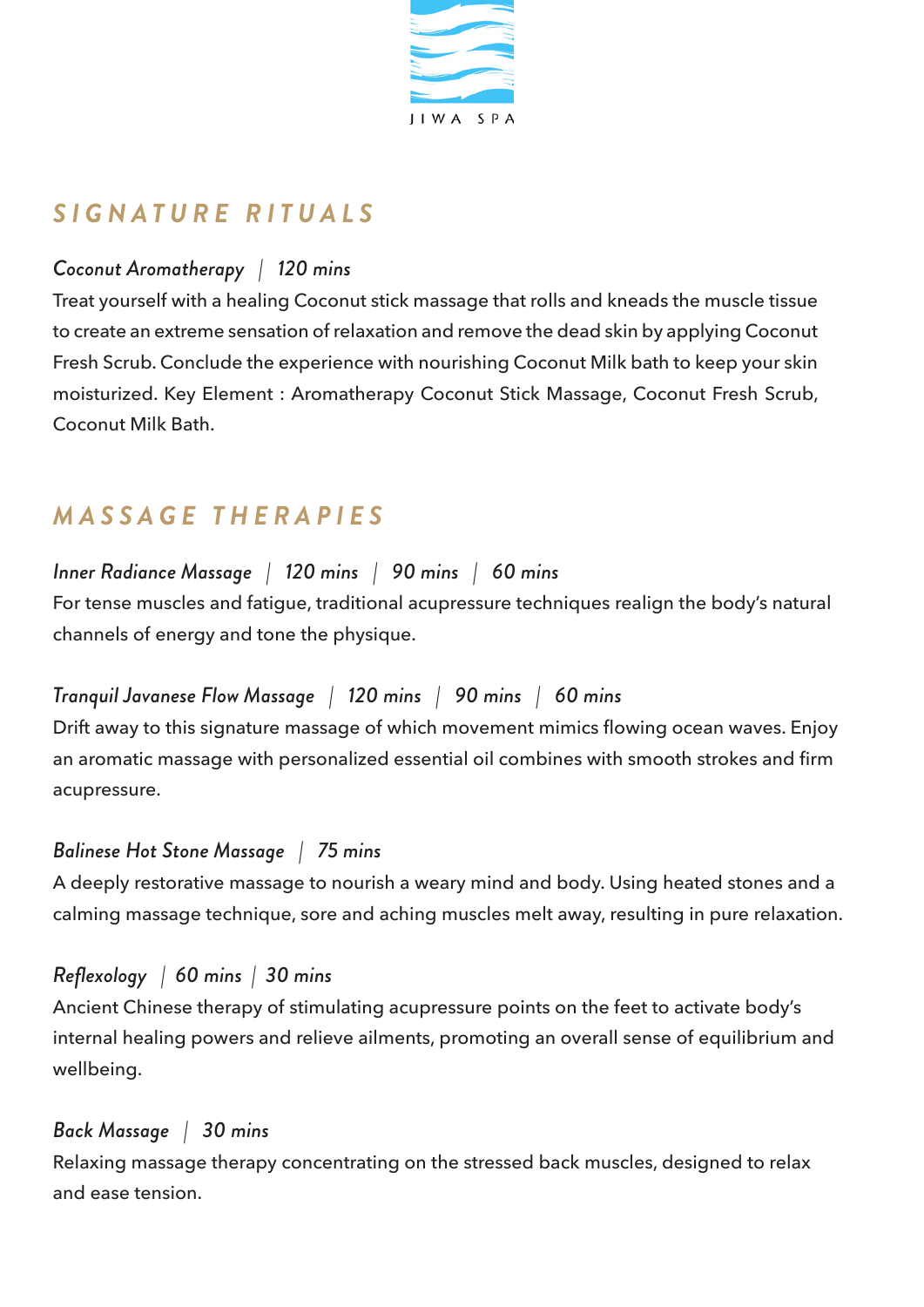

# *ESPECIALLY FOR MEN*

## *Gentleman's Escape Rituals | 135 mins*

Loosen up the muscle knots with special deep-tissue sport massage focusing on your pressure points, followed by invigorating hair creambath to freshen up your body and mind. Conclude the experience with a nourishing pedicure.

### *Recharge Bamboo Massage | 90 mins*

Therapeutic deep muscle massage for de-stress experience and release tight muscle using warm bamboo and relaxing massage oil.

## *Sport Massage | 90 mins | 60 mins | 30 mins*

An invigorating massage that incorporates trigger points and Swedish Massage technique, focusing on relieving muscle ache and pain, that will leave your body feeling rejuvenated and refreshed.

## *BEAUTY BLISS*

## *Spa Pedicure | 60 mins*

Relieve your feet with cooling footbath, followed by a nourishing exfoliation. Conclude the pedicure with a soothing massage to stimulate reflex points and release tension from your feet. Nail varnish include if desired.